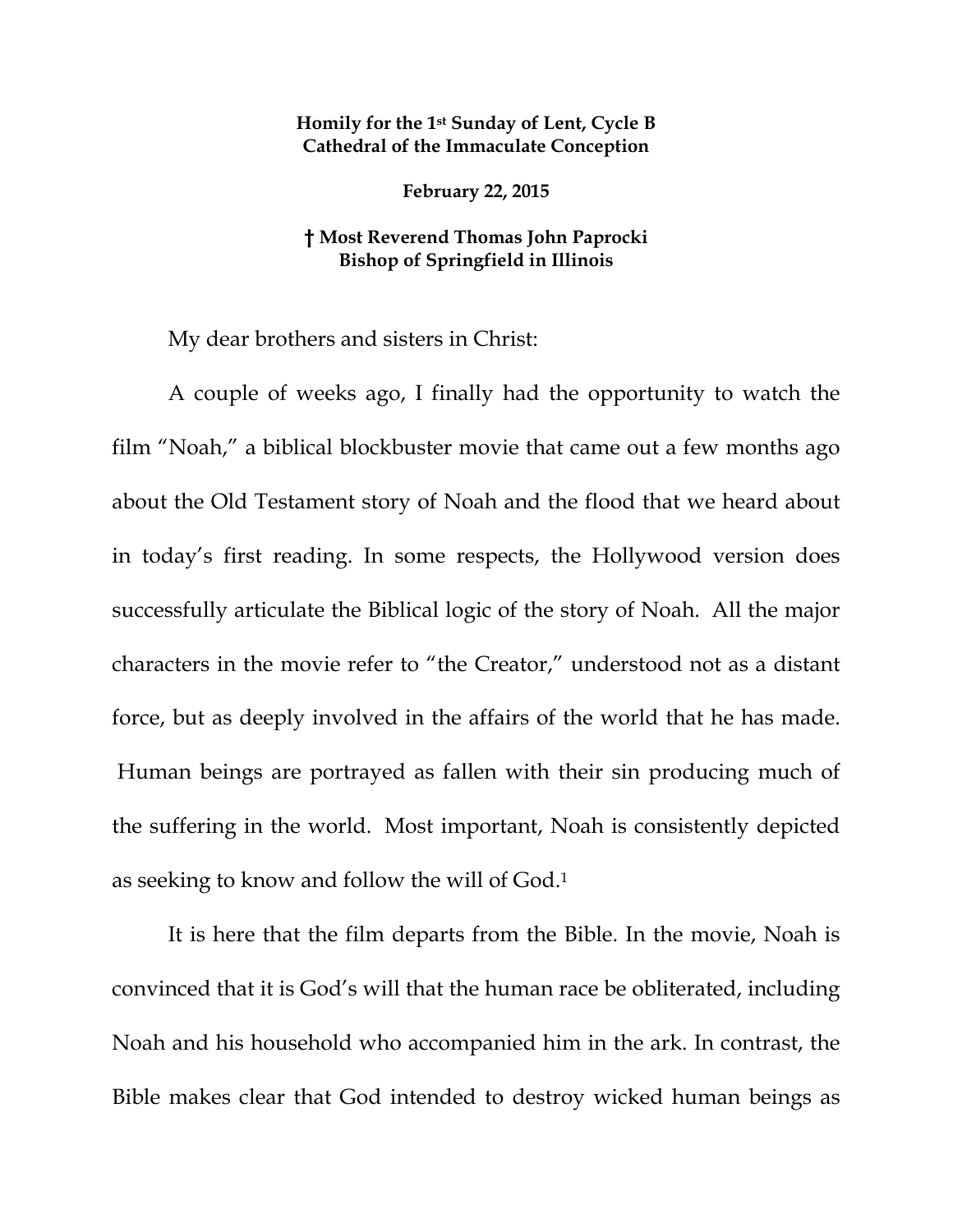punishment for their evil deeds, but spares Noah and his household, telling Noah to take them into the ark "for you alone in this generation have I found to be righteous before me" (Genesis 7:1). After the flood, God assures Noah that he need not fear another flood. Now life begins anew, There is now the potential for the world to be filled with people totally devoted to following the ways of the Lord. To give Noah all the assurance he needs, God establishes a covenant with him. Noah has God's word that he, his family, and the creatures of the earth will be protected and that life will be sustained. God assures Noah of this four times in the brief reading we heard today. God then gives a beautiful rainbow as a sign to Noah and countless generations after him that God is always mindful of his covenant.

This theme is continued in today's second reading, where we heard the First Letter of St. Peter inviting us to reflect on the biblical drama of the flood and Noah's act of rescue in the hope that we will see the connection to baptism. In this way, we can understand the much more significant rescue act of Christ, who entered our damaged world and was tempted in the wilderness, but did not give in to the temptations of the devil.

The season of Lent is a time for us to accept that we are weak and sinful people born into a beautiful but broken world and then to renew our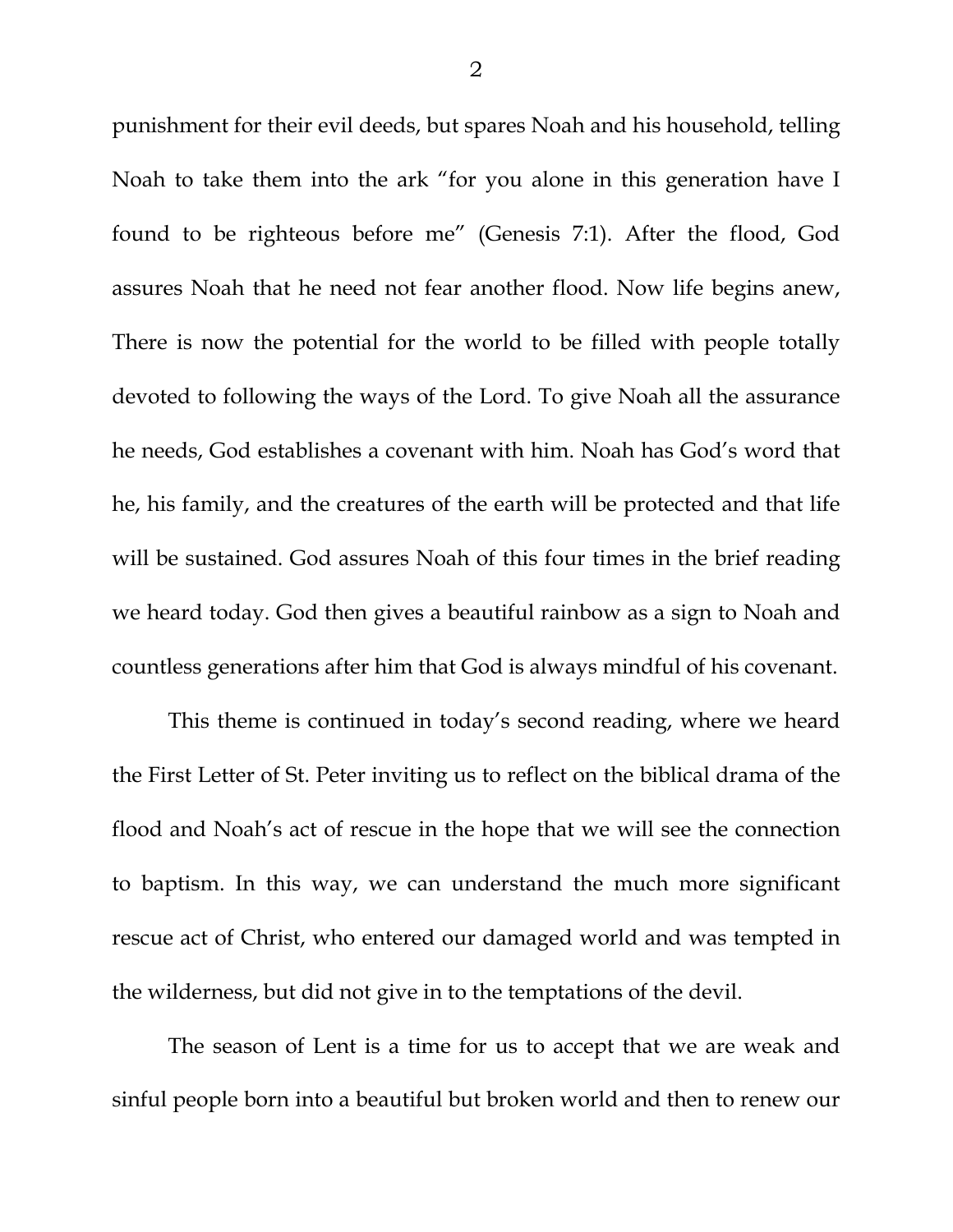faith joyfully in the meaning of our baptism. For it was through our baptism that we entered into the mystery of Christ as redeemer. This is the Christ who went into the desert to wrestle with the powers of evil and who then fulfilled his Father's mission and began to heal the hurt of sin and its consequences.

It will help us to be authentic followers of Jesus of Nazareth if first we acknowledge the power of evil in our world and in our lives. Then we can renew our faith in the power of the one who overcame evil and pray that he will free us from temptation and deliver us from evil.

We do not need to look very hard or very far to see evil in the world around us. Jesus warned His disciples that the world will hate them because He had chosen them out of the world (John 15:19). Just as Jesus was persecuted, we should expect to be persecuted, too (John 15:20). We should not expect that such persecutions took place only long ago or in places far away.

Just last week, commenting on the beheading of twenty-one Coptic Christians in Egypt by terrorists of the Islamic State, Pope Francis said, "Their only words were: 'Jesus, help me!' They were killed simply because they were Christians. The blood of our Christian brothers and sisters is a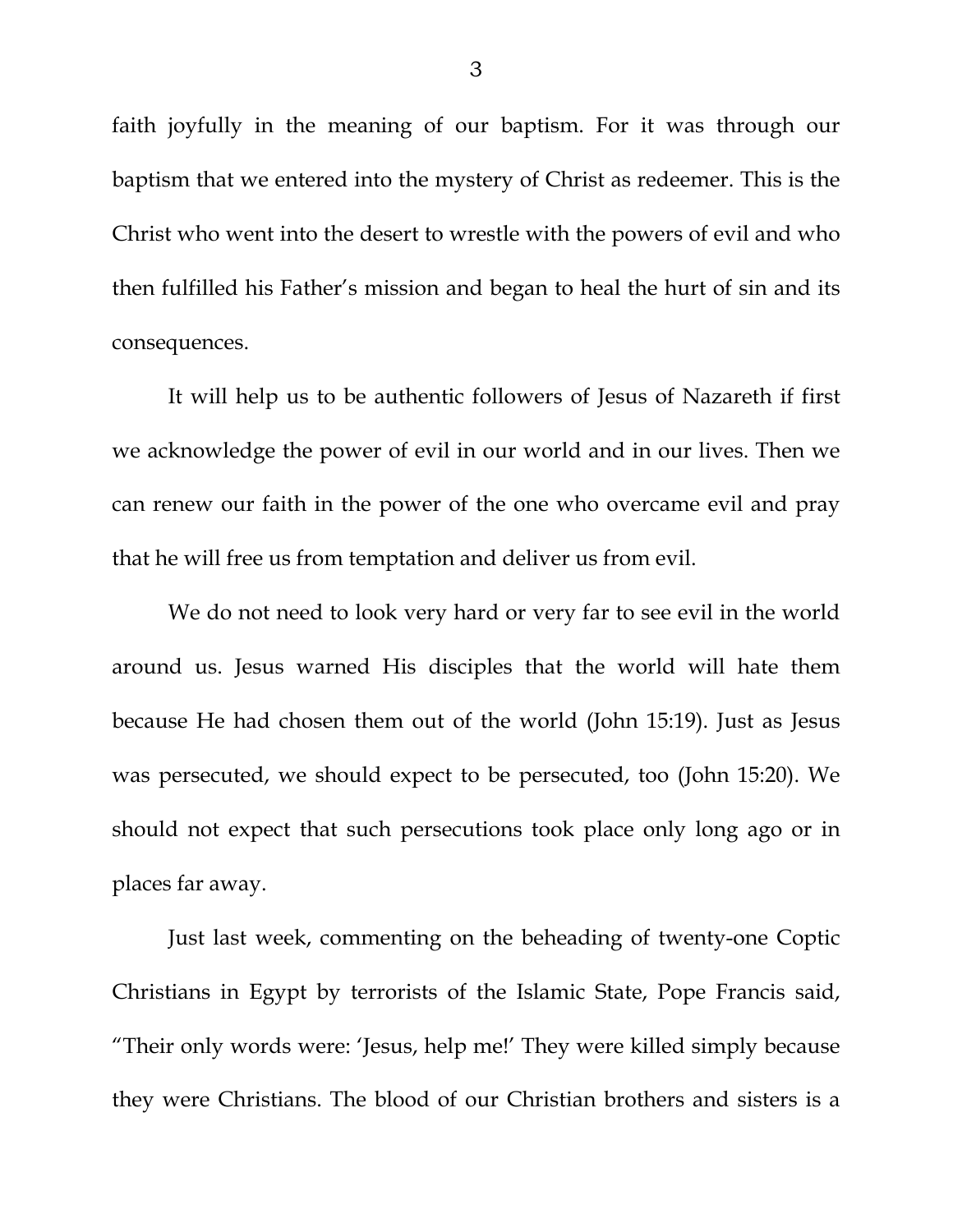witness that cries out to be heard. It makes no difference whether they be Catholics, Orthodox, Copts or Protestants. They are Christians! Their blood is one and the same. Their blood confesses Christ."2

Heaven forbid that such violence should ever confront any of us personally, but these executions of Christians simply because they were Christians should cause us to ask whether we have the depth of faith and resolve to be willing to die for our faith in Jesus Christ.

In order to overcome evil, it is necessary to recognize it, name it, and resolve to defeat it. Unfortunately, that is not the approach being taken by our Commander-in-Chief and his administration. Last week at the State Department in Washington, D.C., President Obama convened a "Summit on Countering Violent Extremism." In his remarks, the President said that when "people -- especially young people -- feel entirely trapped in impoverished communities, where there is no order and no path for advancement, where there are no educational opportunities, where there are no ways to support families, and no escape from injustice and the humiliations of corruption -- that feeds instability and disorder, and makes those communities ripe for extremist recruitment. And we have seen that across the Middle East and we've seen it across North Africa. So if we're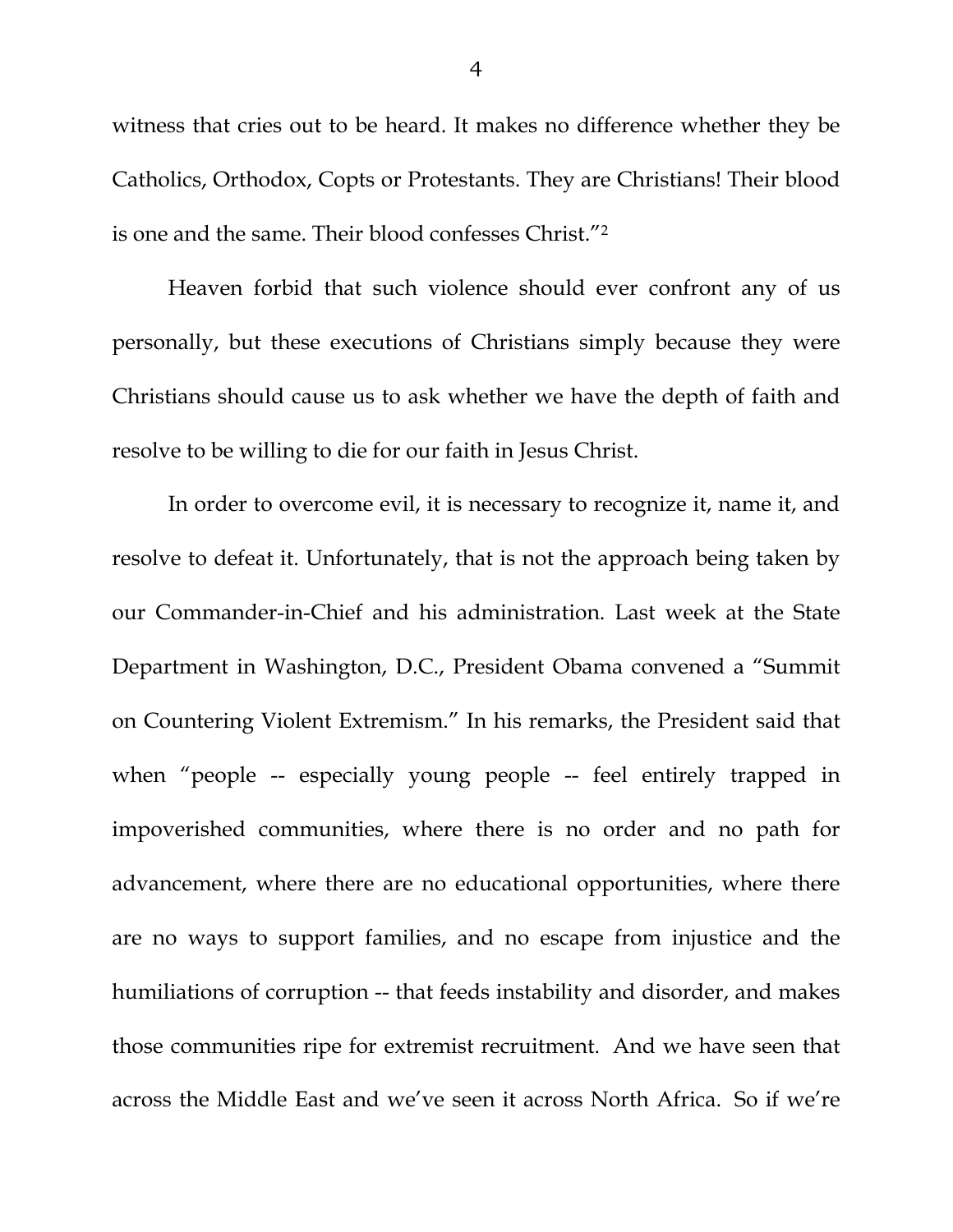serious about countering violent extremism, we have to get serious about confronting these economic grievances."3

Reflecting the administration's approach to this issue, State Department spokesman Marie Harf talked on MSNBC of the "root causes" that drive jihadists, such as "lack of opportunity for jobs." She later went on CNN to explain: "Where there's a lack of governance, you've had young men attracted to this terrorist cause where there aren't other opportunities.45

What the administration fails to recognize and acknowledge is the motivation of the Islamic State is not economic, but religious. Terrorists of the Islamic States are beheading, burning, torturing and killing people who do not subscribe to their narrow view of Islam, including Christians, Jews and fellow Muslims. In fact, most of the victims killed by the Islamic State are Muslims.6

In an article in next month's *Atlantic* magazine entitled, "What ISIS Really Wants," contributing editor Graeme Wood writes, "Muslims can reject the Islamic State; nearly all do. But pretending it isn't actually a religious, millenarian group, with theology that must be understood to be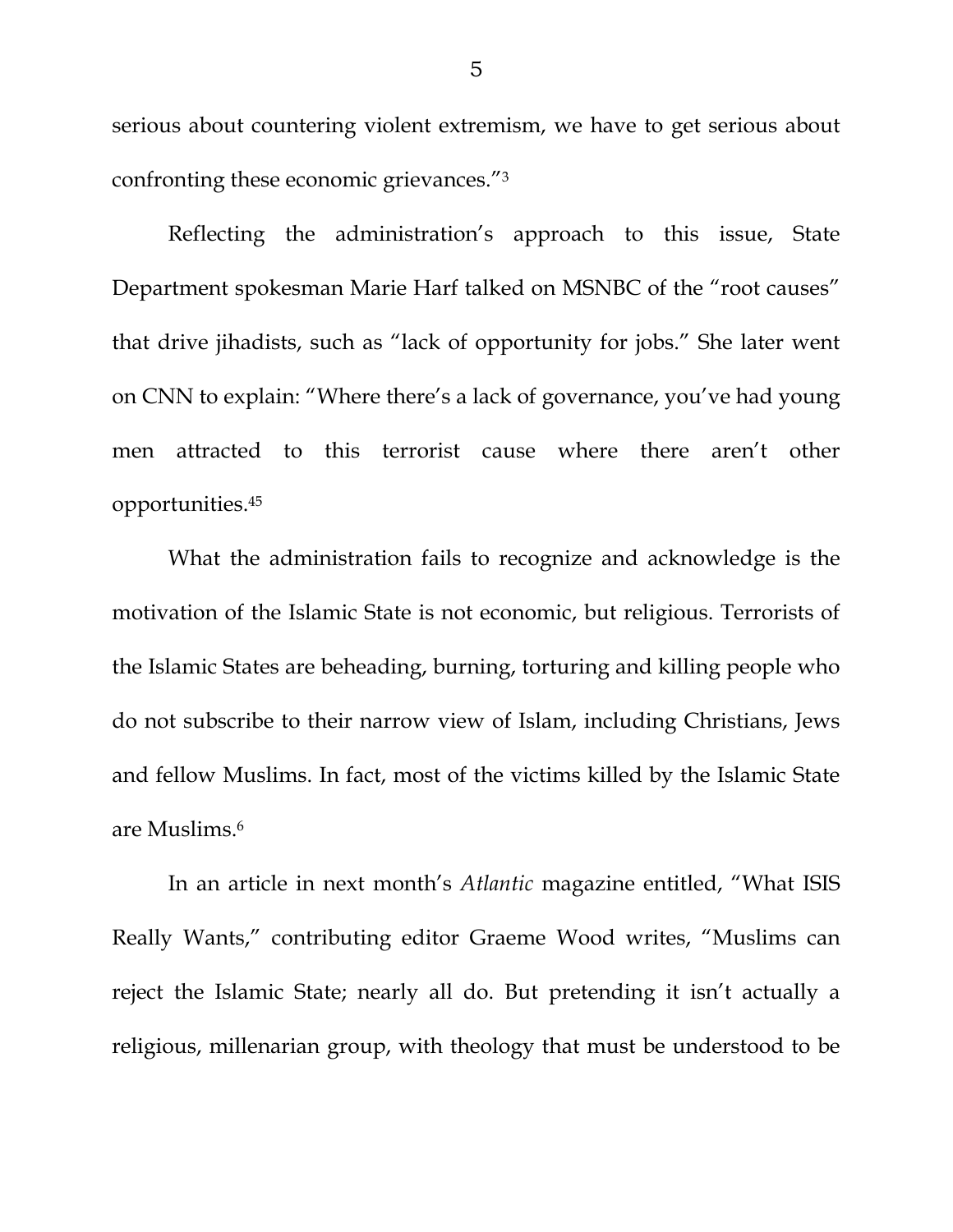combatted, has already led the United States to underestimate it and back foolish schemes to counter it."7

This misunderstanding is further compounded by the President's attempts to explain the terrorism of the Islamic extremists by comparing them to the Crusaders, as he did at the National Prayer Breakfast earlier this month when he said, "Lest we get on our high horse and think this is unique to some other place, remember that during the Crusades and the Inquisition, people committed terrible deeds in the name of Christ."8

This popular view of the Crusades as a war of Christian aggression against Muslims is totally inaccurate. The most distinguished historian of the Crusades, the Cambridge University scholar Jonathan Riley-Smith, explains in his book, *The Crusades, Christianity, and Islam*, that it is generally thought that Christians attacked Muslims without provocation to seize their lands and forcibly convert them. The Crusaders were Europe's scoundrels, who marched against the infidels out of blind zealotry and a desire for land and riches. The problem is that every word of this is wrong. Historians of the Crusades have long known that it is wrong, but they find it extraordinarily difficult to be heard across a chasm of entrenched preconceptions. For on the other side is, as Riley-Smith puts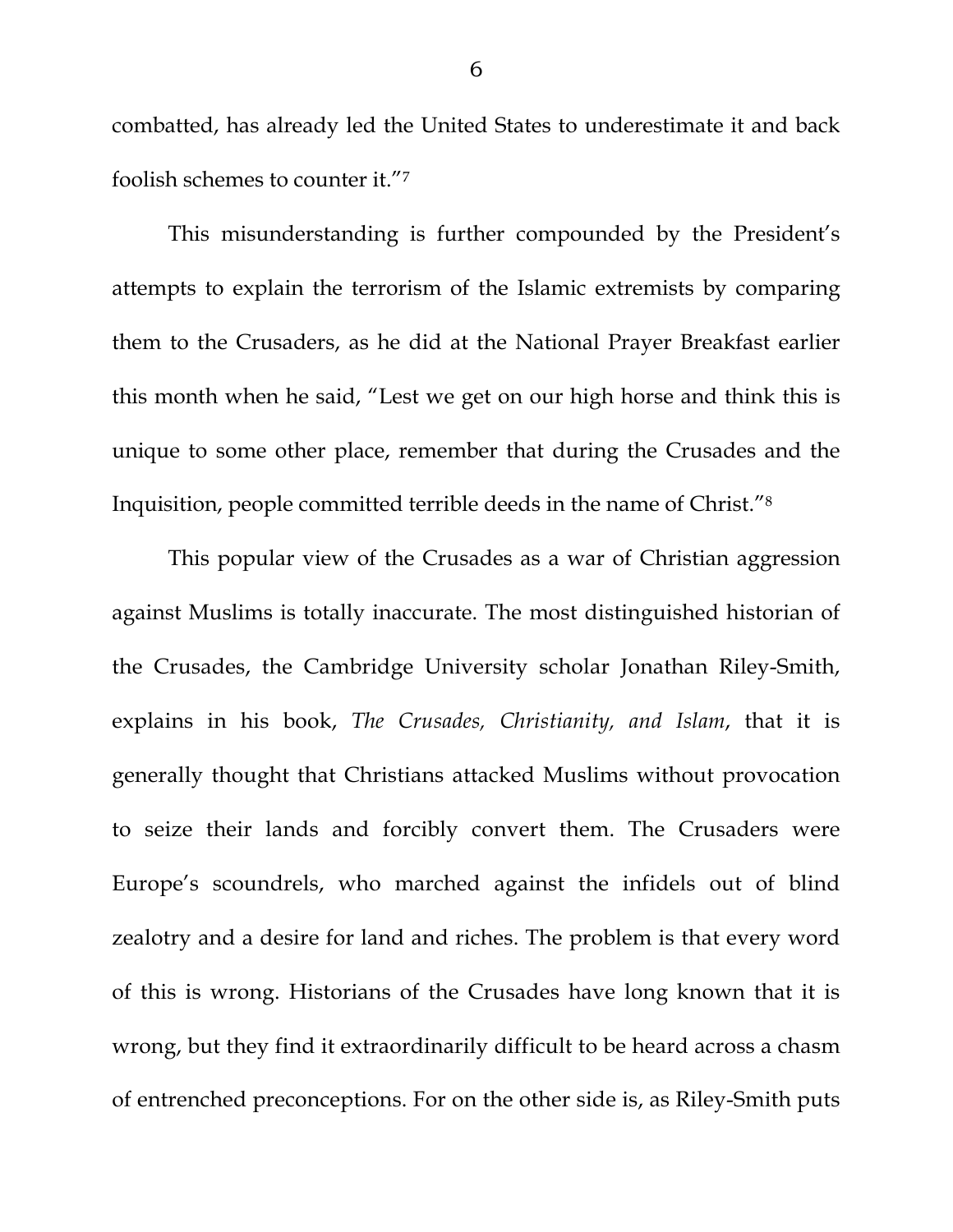it, "nearly everyone else, from leading churchmen and scholars in other fields to the general public."9

Professor Thomas Madden, chairman of the department of history at Saint Louis University*,* points out:

All the Crusades met the criteria of just wars. They came about in reaction attacks against Christians or their Church. . . . In each case, the faithful went to war to defend Christians, to punish the attackers, and to right terrible wrongs. By pushing back Muslim aggression and restoring Eastern Christianity, the Crusaders were—at great peril to themselves—imitating the Good Samaritan. . . . But the Crusades were not just wars. They were holy wars, and that is what made them different from what came before. They were made holy not by their target but by the Crusaders' sacrifice. The Crusade was a pilgrimage and thereby an act of penance. . . . Crusaders who undertook that burden with right intention and after confessing their sins would receive a plenary indulgence. The indulgence was a recognition that they undertook these sacrifices for Christ, who was crucified again in the tribulations of his people. . . . One can never understand the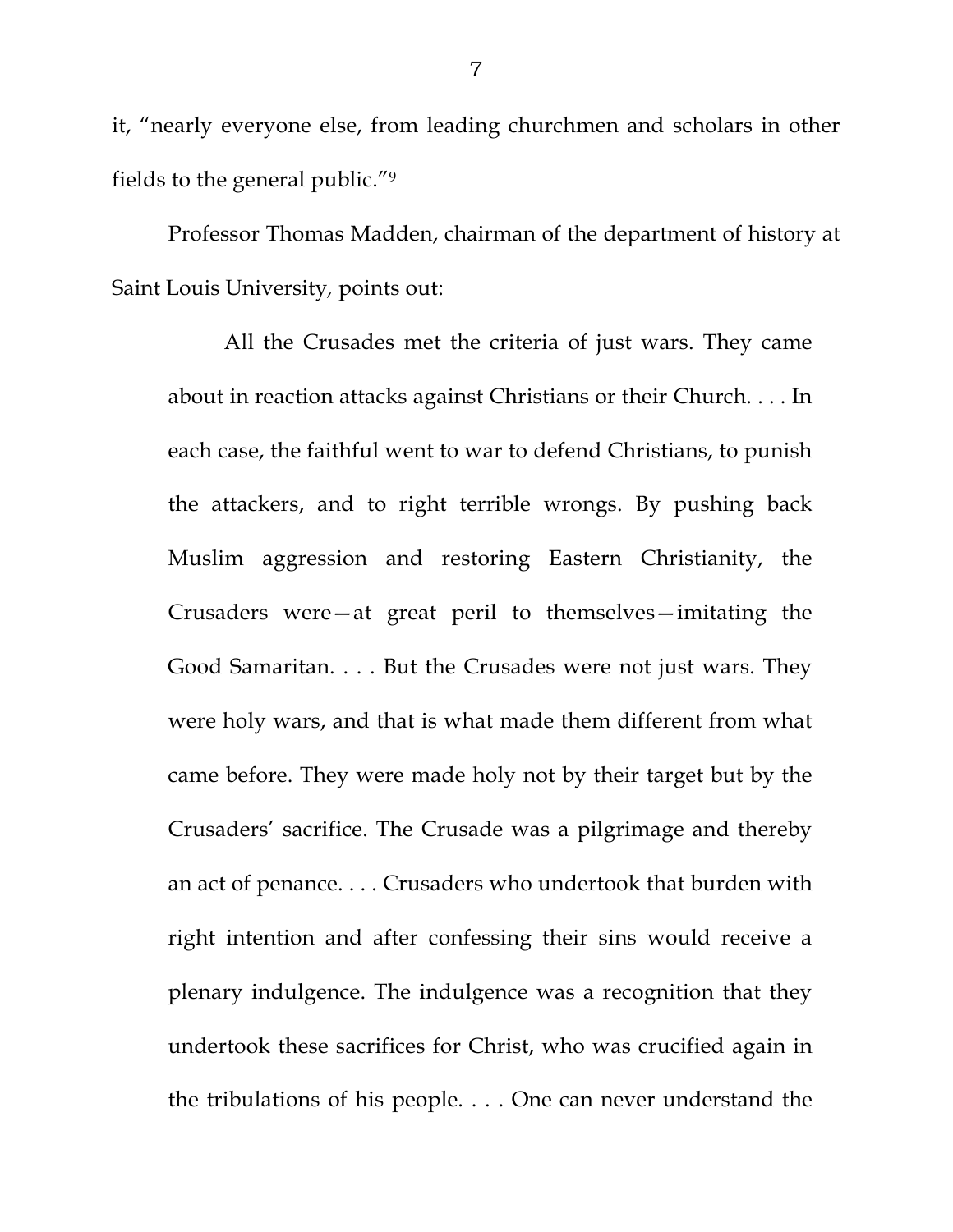Crusades without understanding their penitential character. It was the indulgence that led thousands of men to take on a burden that would certainly cost them dearly.10

The theological concept of indulgences is a longstanding Catholic doctrine which itself is largely unknown and widely misunderstood even by many Catholics. In short, an "indulgence is a remission before God of the temporal punishment for sins, whose guilt is forgiven, which a properly disposed member of the Christian faithful obtains under certain and clearly defined conditions through the intervention of the Church, which, as minister of the Redemption, dispenses and applies authoritatively the treasury of the expiatory works of Christ and the saints."11 I will be exploring this important doctrine in greater detail in my homilies here on Sunday evenings in the weeks ahead.

During these forty days of Lent, let us pray that we as individuals and as a nation may acknowledge, name and resolve to defeat the evils that confront us. May we all enter deeply into the Passion of our Lord so as to celebrate with abundant joy the great glory of His Resurrection when Easter arrives.

May God give us this grace. Amen.